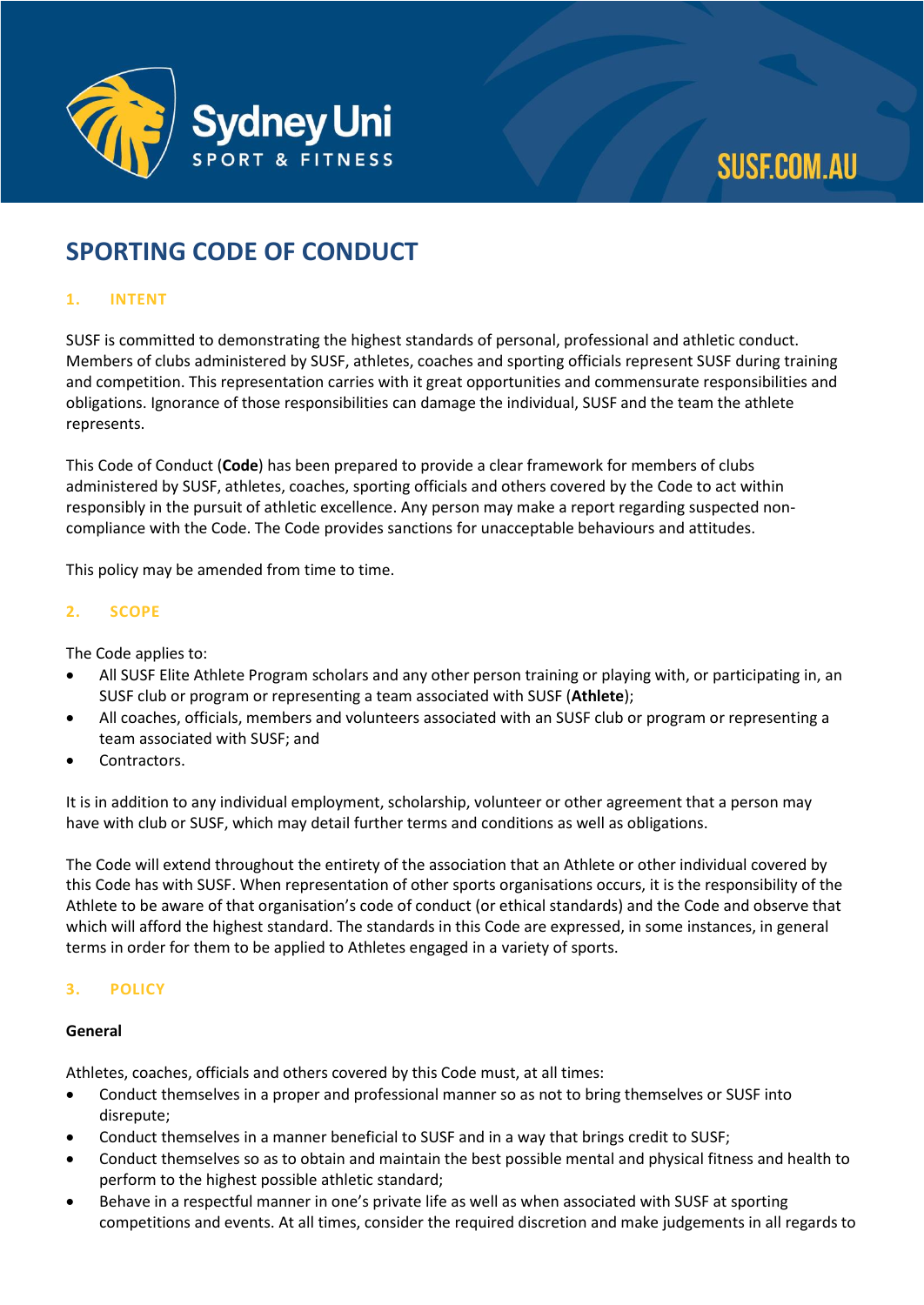

# **SUSF.COM.AU**

ensure that Athletes, coaches, officials, sport, SUSF, staff, sponsors, key stakeholders and supporters of SUSF are not undermined or brought into disrepute by an Athlete's actions;

- Show respect for others, equipment, public property and facilities;
- Ensure their decisions and actions contribute to a harassment-free environment;
- Refrain from any form of assault, discrimination, bullying, abuse or harassment;
- Be aware of the impact of group behaviour on others and refrain from doing anything to unduly interfere with other people's ability to socialise or enjoy facilities or events;
- Be transparent in the use of scholarship and other financial resources that have been provided to support their involvement in sporting activities;
- Not engage in any unlawful conduct or any form of physical violence, provoked or otherwise;
- Not use insulting, provocative, obscene, offensive or hateful language or gestures; and
- Abide by any policy or procedure required by SUSF from time to time including but not limited to the SUSF WHS system.

# *Alcohol, Drugs and Smoking*

Athletes, coaches, officials and others covered by this Code must:

- Not at any time present for training or competition evidencing consumption of alcohol or affected by illicit drugs of addiction;
- Not engage in excessive use of alcohol and/or other drugs that leads to behaviour that is deemed unlawful, creates a public nuisance, and/or public disturbance, and/or disturbance to a fellow Athlete, coach, team manager or sporting official ;
- Not consume alcohol on board any vehicle whilst travelling, training or competing with or for SUSF;
- If attending a function associated with their chosen sport or SUSF where alcohol is served, take a responsible approach to alcohol consumption. Any consumption must not adversely affect the Athlete's behaviour, performance or safety, or the performance or safety of others;
- Refrain from engaging in group drinking games which involve bullying or peer pressure to consume excessive amounts of alcohol; and
- Not smoke whilst at SUSF facilities or events.

# **Anti-doping and education**

Athletes, coaches, officials and others covered by this Code must:

- Comply with any educational directives of SUSF regarding drugs in sport;
- Not consume nor encourage the consumption of drugs, stimulants or other substances with a view to modifying or altering their own or another person's growth or performance and to abide by the anti-doping and sport supplement policies of the Athlete's, coach's or official's chosen sport, WADA and the ASADA (as amended from time to time);
- Take full responsibility, in the context of anti-doping, for what they ingest, use and possess (particularly in the case of Athletes); and
- Comply with all obligations under the SUSF Supplement Policy.

# **Match-fixing**

Athletes, coaches, officials and others covered by this Code must:

• Not bet, directly or indirectly, on any event in which they participate or are involved in, or have inside information or knowledge not available to the general public ;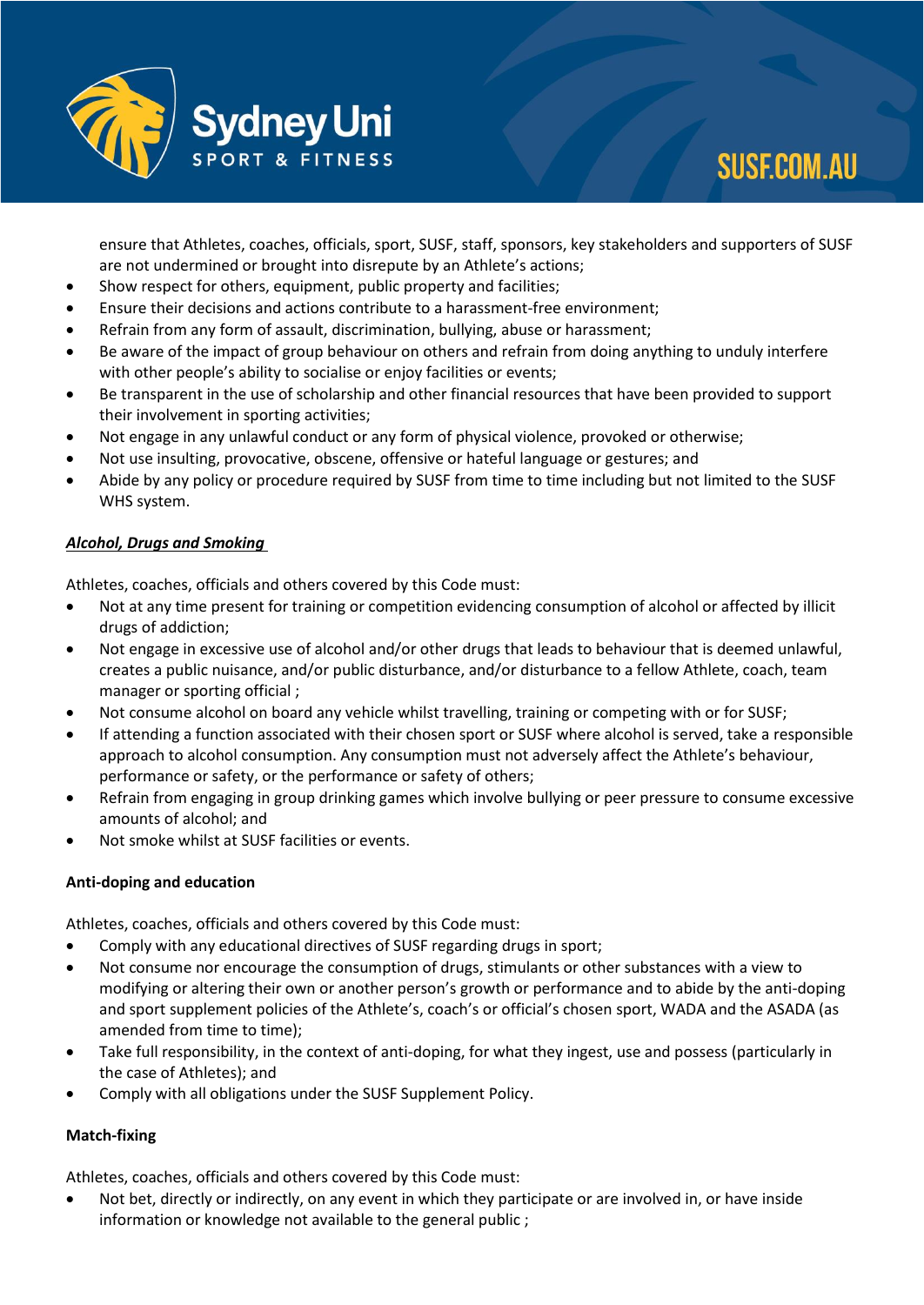

- Not offer or receive any bribe or inducement;
- Not do or fail to do any act in any event they participate or are involved in which causes the result to be determined otherwise than on its merits;
- Not share sensitive information that is unavailable to the general public, e.g. information about player injuries; and
- Report any person who attempts to have a match fixed (see "Reporting and investigation").

#### **SUSF Reputation and Public Comment**

Athletes, coaches, officials and others covered by this Code must not make any public or media comment which is detrimental to the interests of SUSF. This includes but is not limited to commenting negatively about:

- SUSF and its associated entities;
- An event the Athlete, coach or official is participating or involved in;
- SUSF Sponsors;
- Officials;
- Competitors; or
- Fellow athletes, coaches, team mangers and/or team officials.

The following obligations apply when using social media, which includes, but is not limited to:

- Social networking sites e.g. Facebook, Instagram, Snapchat;
- Video and photo sharing websites e.g. YouTube, TikTok;
- All photographs, video and audio 'material' posted onto social media or the internet;
- Micro-blogging sites e.g. Twitter;
- Weblogs, including corporate blogs, personal blogs or blogs hosted by traditional media publications such as smh.com.au;
- Forums and discussion boards such as Whirlpool, Reddit, Yahoo! Groups or Google Groups; and
- Online encyclopaedias such as Wikipedia and any other websites that allow individual users or companies to use simple publishing tools.

All Athletes, coaches, officials and others covered by this Code must:

- Ensure communications at all times conform to the values set out in the Code, are dignified and in good taste, and do not contain inappropriate, vulgar or obscene words or images;
- Not imply that any personal comments are endorsed in any way by SUSF or an SUSF club, or falsely represent any other person;
- Not participate in social media networks in such a way that harasses, defames, discriminates or treats unfairly or inappropriately any stakeholder of SUSF;
- Not communicate frustration at a referee, official, Athlete, team-mate, coach, competitor or sporting body via social network channels;
- Not speak for or post images on behalf of or related to SUSF business operations, marketing campaigns, facilities, membership, Athletes, coaches or officials or media coverage without the express prior approval of SUSF;
- Not use the SUSF logo or trademark;
- Not give out personal details, locations, confidential information or other content including images the Athlete, coach or official does not have permission to publish;
- Only represent their own views and not impersonate others;
- Be responsible for obtaining, where applicable, the consent of any other persons appearing in any still or moving images posted; and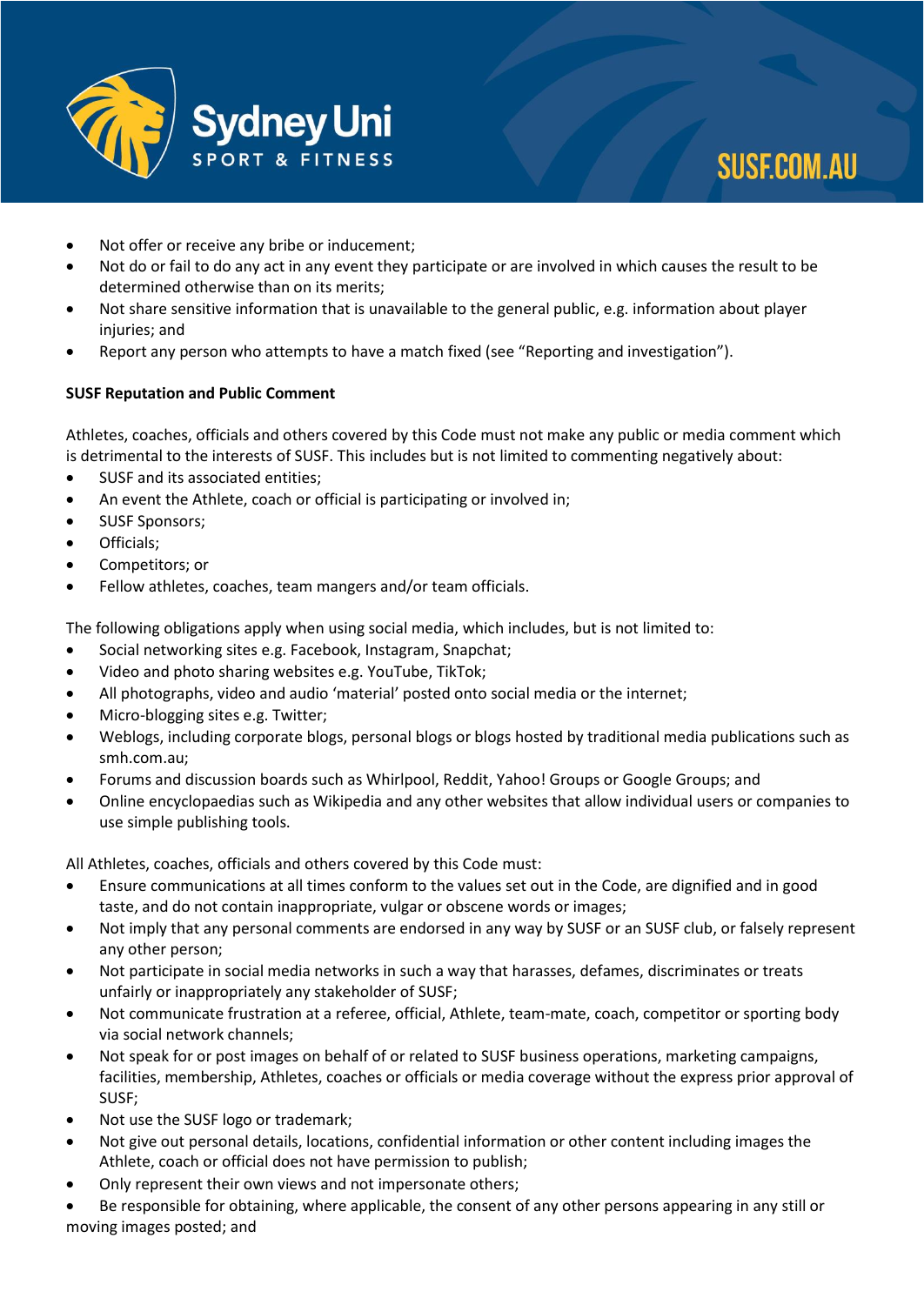

# **SUSF.COM.AU**

• Always use social network forums to add value and promote their sport in a positive way.

### **Training, Competition and Representation**

Athletes, coaches, officials and others covered by this Code must:

- Attend all team meetings, training sessions, competitions, matches, events and instruction sessions as directed;
- Obey the officials, rules and spirit of their chosen sport;
- Obey instructions from staff, club, team or match officials, and accept decisions made by them;
- Behave in a fair and sporting manner at training sessions, matches and events;
- Support other Athletes, team and club members in a positive way. Encourage fellow Athletes, club and team members to strive for their best and to follow the rules and officials decisions;
- Control their temper;
- Work equally hard for him or herself and their team;
- Treat all participants in the sport as the Athlete would like to be treated;
- Respect the rights, dignity and worth of all participants regardless of their gender, ability, ethnic origin, cultural background or religion;
- Observe and comply with all reasonable directions given by a team official, manager or coach, SUSF and/or its constituent club officials;
- Wear the approved uniform in all events when participating under the name of SUSF and/or its constituent clubs, including any official events in which the uniform is required;
- Not disrupt the training or competition opportunities of others;
- Not verbally abuse or sledge officials, other athletes, coaches or officials; and
- Not deliberately provoke, bully or take unfair advantage of another competitor.

#### **Travel**

When travelling with a team or for a competition representing SUSF in any way, Athletes, coaches, officials and others covered by this Code must:

- Attend all team meetings, training sessions, competitions, matches, events and instruction sessions as directed;
- Comply with all reasonable requirements relating to preparation for matches, attendance at functions and promotion activities, behaviour and dress;
- Communicate in a timely manner with coaches and managers about any difficulty attending training sessions, matches and competitions;
- Travel and stay with the SUSF team for the tour/event dates, and in the manner determined or approved by SUSF or as directed by the team official;
- Pay for any costs incurred as a result of withdrawing from the team related to the cancellation of prearranged transport and accommodation, unless SUSF (in its absolute discretion) waives repayment of those costs;
- Obey instructions and requests from staff at the team accommodation, whilst respecting other guests and residents;
- Recognise the importance of respecting other team mates' right to privacy and the privacy of anyone else in the accommodation;
- Recognise that accommodation corridors, elevators, foyers and recreational areas are shared by all guests, and that the need to respect people's privacy extends to these areas;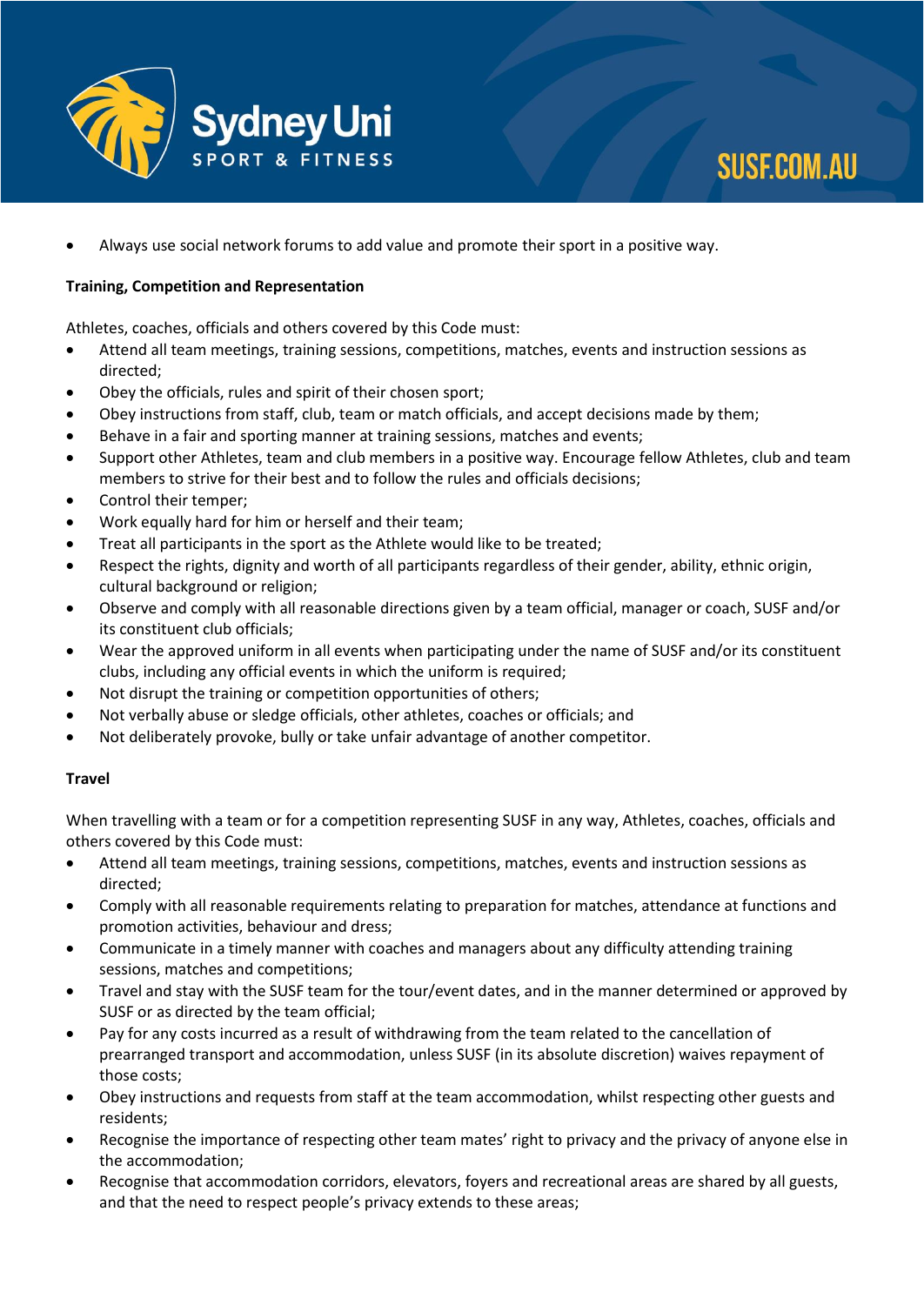

# **SUSF.COM.AU**

- Report any injuries to the required team official and carry out any reasonable instructions as a result of the injury;
- Keep the required team official up to date with their whereabouts at all times;
- Adhere to the required payments associated with the event, specified through the deadlines set by team officials; and
- Abide by any other code of conduct or guidelines that apply, as determined by the event or competition organisers.

# **Reporting and Investigation**

If any person (including Athletes, coaches, team/club officials, SUSF staff and SUSF members) becomes aware of actual or potential breaches of this Code, the matter must be reported immediately to either the SUSF:

- High Performance Manager or Elite Athlete Program Manager (who will then promptly refer the matter to the Human Resources Manager, Legal Counsel and/or Chief Executive Officer);
- Human Resources Manager;
- Legal Counsel; or
- Chief Executive Officer.

SUSF will then deal with the matter. As there a wide range of matters that may be reported, the precise action taken by SUSF will depend on the particular circumstances, but may include a facilitated discussion, mediation or investigation. In certain circumstances, an investigation involving alleged conduct by a member of a club administered by SUSF may be undertaken by the club's executive.

If the alleged breach occurs during the representation of other sports organisations or during an event with an additional disciplinary procedure, those involved may also be subject to that event's and/or organisation's investigative and disciplinary procedure.

#### **Breach**

Individuals covered by this Code will be held personally responsible for all breaches of this Code by them. SUSF will determine the severity of the breach and disciplinary action. Disciplinary action including, but not limited to, the following may be taken:

- An oral or written reprimand;
- Issuing of a first and final written warning;
- A direction to under undergo counselling for a specified period;
- Disqualification from selection to represent SUSF or train with SUSF for a specific period (which can include a permanent ban);
- An Athlete be made ineligible to receive the direct or indirect (including financial and non-financial) assistance from SUSF for a specified period, which may be permanent;
- The individual may be held responsible for financial loss or damage caused by the by their conduct or breach of this Code;
- Except for counselling purposes, the individual may be permanently banned from using the facilities and services of SUSF;
- The individual may have their SUSF awards withdrawn permanently;
- Termination or suspension of SUSF annual membership;
- Termination of a relevant employment or scholarship agreement with SUSF; and/or
- The application any other appropriate sanction as determined by SUSF.